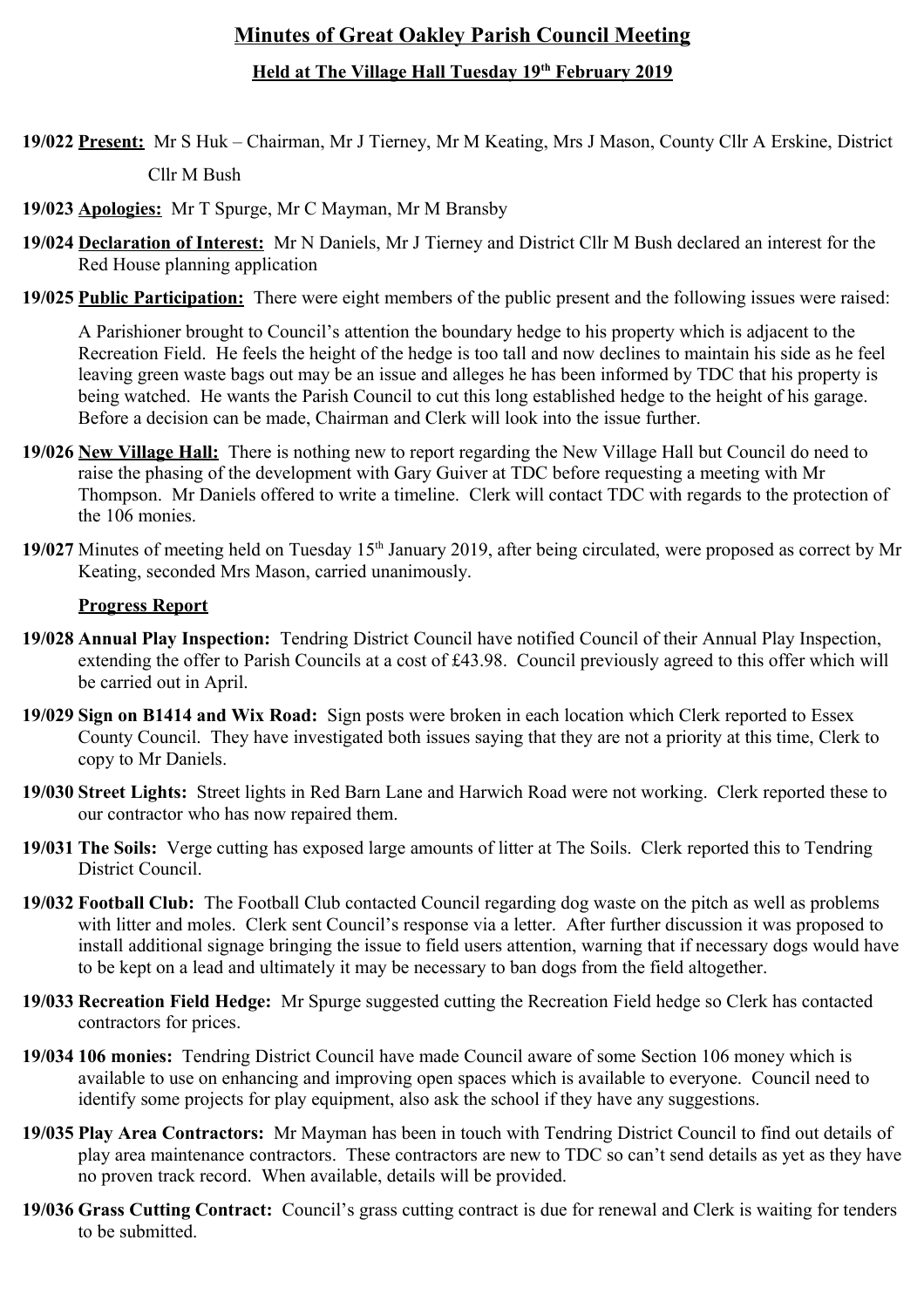- **19/037 Highways Rangers:** Clerk contacted Highways Rangers at TDC highlighting issues in the Parish they might be able to help with. The issues were: Overgrown vegetation on Beaumont Road, Overgrown pavements on Beaumont Road and Harwich Road, Signs needing cleaning. Council received confirmation that these have been inspected and have been added to their works schedule to be completed in the next few weeks.
- **19/038 Mobility Scooter:** A suggestion has been made by a member of the public for Council to provide a shelter for mobility scooters at the Village Hall. Clerk has contacted affected users of the Village Hall for an indication of the size required.
- **19/039 Handyman:** Council were informed that a handyman in Arlesford had been funded by a grant from EALC. Clerk looked into this and found out that the grant was awarded by the Local Service Fund and was a revenue not a capital base fund so the Council could use the grant to pay a wage. The fund will be relaunched in April and we should build a case (similar to that formally used for CIF funding).
- **19/040 Shop Litter Bin:** Mr Daniels asked for clarification regarding having a bin outside the shop. Chairman reported that Tendring District Council had rejected the request because they will not take commercial waste and considered that the bin would be too close to neighbouring properties.
- **19/041 Village Sign:** Mr Daniels has inspected the blue village sign offering to repaint/refurbish it. Council thought this was a great idea and thanked him.
- **19/042 Highways:** Mr Bush has been in constant contact with Essex County Council regarding the ditch on Beaumont Road after Mr Mayman suffered damage to his car and due to concerns over the exposed water services. Awaiting response.
- **19/043 Play Inspection:** Clerk is aware of the trees which need trimming and is contacting contractors for prices.
- **19/044 Special Constable:** Chairman, Mr Keating and District Cllr Bush have been looking into the possibility of the Parish having a Special Constable. The Special Constable would be a local volunteer who trains for 2 years and can commit to 16 hours a month, costing approximately £800 per year in expenses. Council agreed this would be a good asset for the Parish to assist with issues in the area such as fly tipping, dog waste and parking. Chairman proposed allocating £2,000 per year to support 2 Special Constables. Proposed Mr Keating, seconded Mr Daniels, carried unanimously. District Cllr Bush also mentioned that the "Street watch" programme were looking for more volunteers but is was felt this was more applicable to larger communities, however it was also agreed to attempt to identify the nearest local Neighbourhood Watch coordinators.

**19/045 Public Rights of Way:** There is nothing new to report.

**19/046 Village Hall:** There is nothing new to report.

**19/047 TDALC Report:** There is nothing new to report.

## **19/048 Planning:**

Application No: 19/00090/FUL

Proposal: Demolition of Red House to allow for proposed Community Hub Building incorporating

Café/tea rooms with community and social centre and 3 no. one bedroom flats above. Use

of land as community car park.

Location: Red House High Street Great Oakley Harwich

There are 31 objections on Tendring District Councils website. Chairman closed meeting at 8.45pm to give members of the public present a chance to express their views on the application. Chairman reopened meeting at 9.05 and presented the following comments as a summary:

Great Oakley Parish Council fully support the Community Hub and their ambitions and agree the site needs redevelopment.

Whatever redevelopment takes place, the appearance of the "original" Red House should be preserved or replicated to preserve the Street Scene.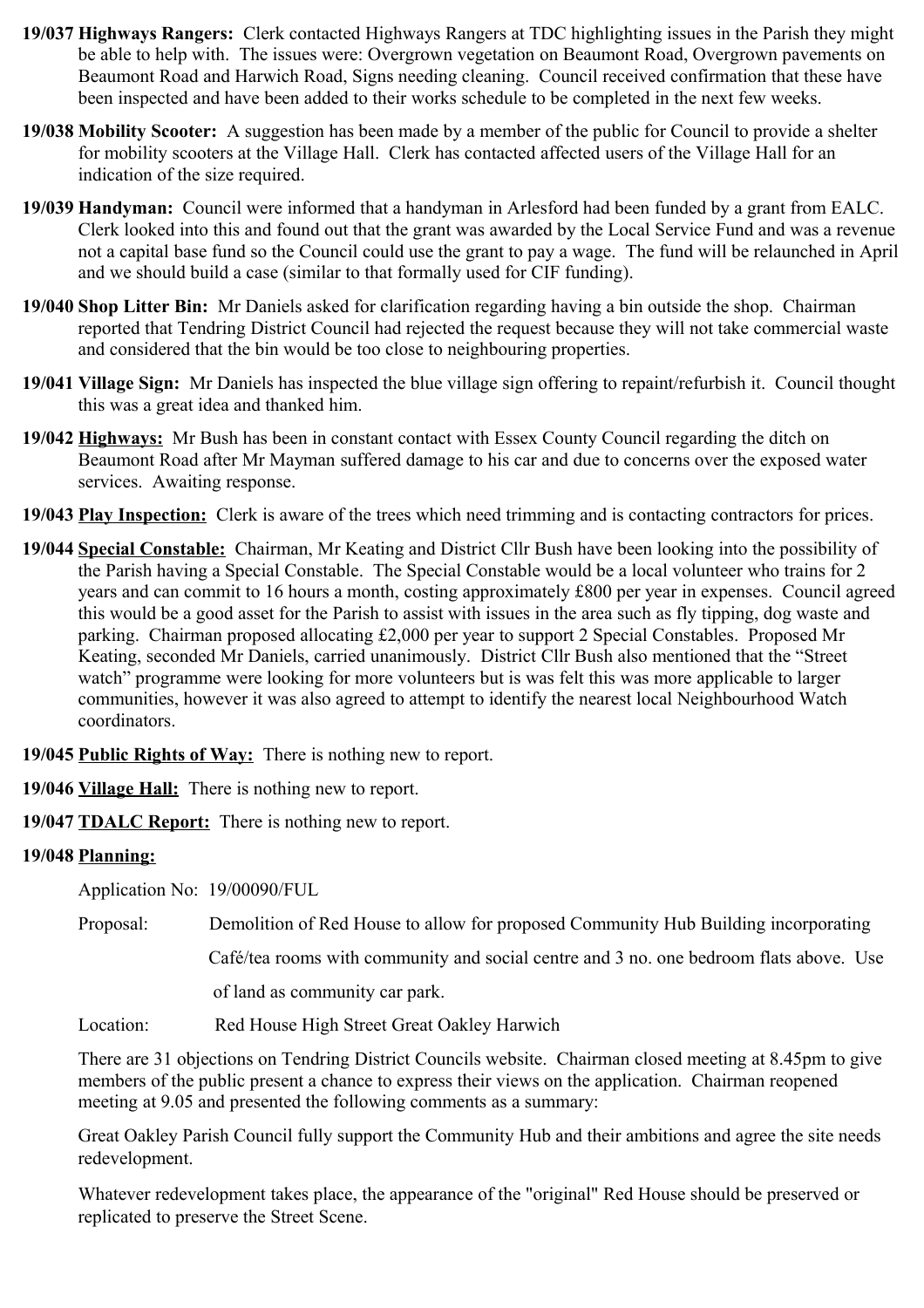A food facility of significantly down sized scale would seem beneficial to the community with additional public resources such as an internet-café, library, post office, etc., as well as provision of tea and coffee should be included in the approved scheme.

Great Oakley Parish Council are aware of the strength of opinion so far expressed and hope Planning can achieve a compromise to suit all schools of thought.

Proposed, Mr Tierney, seconded Mr Keating, carried unanimously.

|           | Application No: 19/00057/DETAIL                                                      |
|-----------|--------------------------------------------------------------------------------------|
| Proposal: | Reserved matters for the residential development of two detached dwellings following |
|           | application $14/1410/OUT$                                                            |
| Location: | Land North of Parsonage Lane Tendring Essex CO16 0DH                                 |
|           | Great Oakley Parish Council had no objections to make regarding this application.    |

## **Determinations**

- Land to North of Break of Day and Newlands Beaumont Road Approval
- Great Oakley Lodge, 10m weather system mast Approval
- Pesthouse Lane, Single Storey Annex Approval
- 3 Skighaugh Stones Green Lawful use certificate granted

## **19/049 Accounts for Payment:**

#### **Parish Council Expenditure**

| Marvan's                 | <b>Grass Cutting Contract</b>   | 722540 | £528.00 |
|--------------------------|---------------------------------|--------|---------|
| A & J Lighting Solutions | <b>Street Lighting Contract</b> | 722541 | £ 47.82 |
| $E$ -On                  | <b>Street Lighting</b>          | D/D    | £151.33 |
| Miss J Bootyman          | Wages                           | 722542 | £269.02 |
| <b>TOTAL</b>             |                                 |        | £996.17 |

## **Village Hall Income**

| Line Dancing         | Hall Hire | £ $17.00$ |
|----------------------|-----------|-----------|
| Rainbows             | Hall Hire | £170.00   |
| <b>Band Practice</b> | Hall Hire | £ 21.00   |
| <b>Band Practice</b> | Hall Hire | £ 21.00   |
| <b>Band Practice</b> | Hall Hire | £ 21.00   |
| Line Dancing         | Hall Hire | £ 17.00   |
| <b>WEA</b>           | Hall Hire | £153.00   |
| Toddlers             | Hall Hire | £238.00   |
| Line Dancing         | Hall Hire | £ 17.00   |
| Children's Party     | Hall Hire | £ 20.00   |
| <b>Band Practice</b> | Hall Hire | £ 21.00   |
| Line Dancing         | Hall Hire | £ $17.00$ |
| Children's Party     | Hall Hire | £ 20.00   |
| Post Office          | Hall Hire | £ $50.00$ |
| <b>TOTAL</b>         |           | £803.00   |
|                      |           |           |